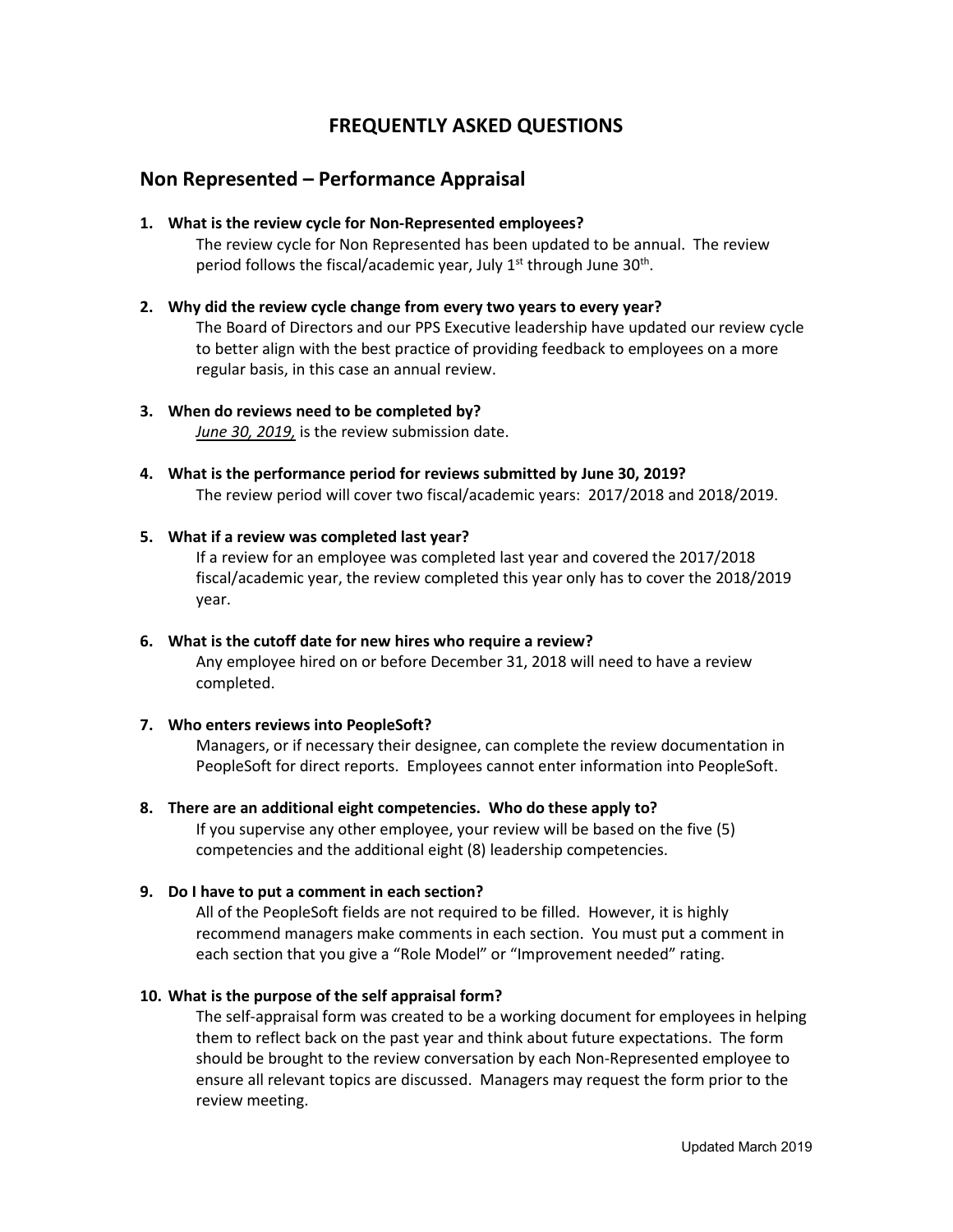### **11. Is the Self Appraisal worksheet placed in my personnel file?**

No, the worksheet is simply a working document to assist in the review process. It does not become part of the employee's permanent record.

#### **12. Do I still need to print out a copy of the review, or is submitting it in PeopleSoft sufficient?**

Yes, a hard copy of the review must be printed out and acknowledged through a signature by the employee and manager. The signed review needs to be submitted to Human Resources. The review documentation will be completed in PeopleSoft and submitted through PeopleSoft as well.

### **13. Who can I contact if I have any questions regarding the process?**

General Questions: Please send questions to Human Resources at [CCinquiries@pps.net.](mailto:CCinquiries@pps.net) PeopleSoft Questions: Please send questions to hristeam@pps.net

### **14. What happens if a review is not completed?**

A current review must be on file for an employee in order to be eligible for a COLA or step increase in the event they are budgeted.

### **15. What happens if someone had more than 1 manager in the year?**

The current manager will need to complete the review in PeopleSoft. However, the current manager should connect with the prior manager/s if possible.

### **16. What should a new manager at PPS do if they haven't been her the entire year?**

If possible, connect with prior managers or next level managers for the employee about contributions throughout the year. If this isn't possible, the manager should document performance given the information that is available.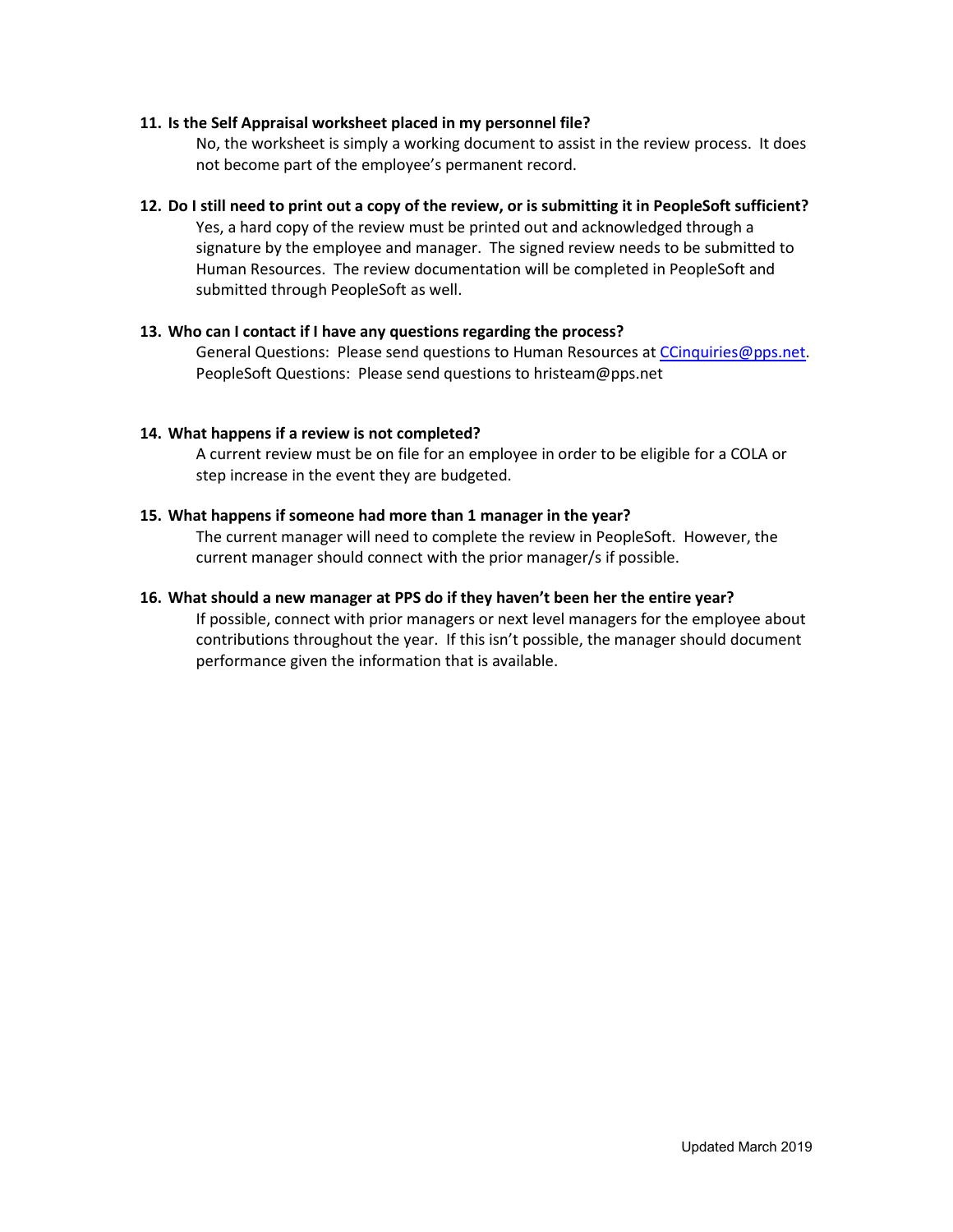## **\*This is a sample only – actual evaluations must completed and submitted in PeopleSoft\***

## **Employee information**

| <b>Employee name</b>                                                                                                                                                                  | <b>Position title/department</b> | Date of Hire             | <b>Employee ID number</b> |  |  |  |  |
|---------------------------------------------------------------------------------------------------------------------------------------------------------------------------------------|----------------------------------|--------------------------|---------------------------|--|--|--|--|
| Supervisor's name                                                                                                                                                                     | Today's date                     | <b>Evaluation period</b> |                           |  |  |  |  |
| Describe any significant events or changes which occurred during the appraisal period which may have impacted<br>the employee's ability to meet performance goals and/or expectations |                                  |                          |                           |  |  |  |  |

## **Performance rating guide:**

**R** = **Role Model**. Results exceed expectation and goals on a consistent basis. Makes significant contributions well beyond requirements. Serves as role model for peers

**E = Exceeds Standards.** Frequently goes beyond the standards for the position. Can consistently be counted on to produce quality results. **M** = **Meets Standards**. Achievements are fully and consistently on target. Goal fully met. Describes performance of majority of employees.

Makes a valuable contribution. Is fully competent.

**P = Progressing**. Results are usually on target. Goal partially met. May need occasional support. Still learning how to perform responsibilities independently.

**I = Improvement Required**. Improvement clearly needed. Little progress made toward goal. Is inconsistent in performance and requires excessive supervision. An action plan for improvement in this area needed.

## **Looking Back**

#### **Part A: Key Job Responsibilities, Goals and Objectives – what was accomplished this year? 60%**

The job specific responsibilities/assignments/goals were established as part of last year's appraisal. Now is the time to evaluate how successful you were in fulfilling these responsibilities and what can be learned for future goals and development.

| <b>Key responsibility</b><br>(list essential job functions below) | <b>Method for measuring</b><br>results                      |  | To what degree were<br>key responsibilities met |    |   |   |              |
|-------------------------------------------------------------------|-------------------------------------------------------------|--|-------------------------------------------------|----|---|---|--------------|
| (# will vary by position)                                         | (Describe threshold<br>indicator)                           |  | R.                                              | E. | м | P | Ι.           |
| 1.                                                                |                                                             |  |                                                 |    |   |   |              |
| $\overline{2}$ .                                                  |                                                             |  |                                                 |    |   |   |              |
| 3.                                                                |                                                             |  |                                                 |    |   |   |              |
| 4.                                                                |                                                             |  |                                                 |    |   |   |              |
| 5.                                                                |                                                             |  |                                                 |    |   |   |              |
| Special assignments/goals<br>(# will vary by individual)          | <b>Desired goal</b><br><b>Actual result</b><br>(established |  | To what degree were<br>goals met?               |    |   |   |              |
|                                                                   | when goal<br>was set)                                       |  | R                                               | Е  | M | P | $\mathbf{I}$ |
| Goal $#1$ :                                                       |                                                             |  |                                                 |    |   |   |              |
| Goal $#2$ :                                                       |                                                             |  |                                                 |    |   |   |              |
| Goal $#3$ :                                                       |                                                             |  |                                                 |    |   |   |              |
| Other responsibilities:                                           |                                                             |  |                                                 |    |   |   |              |
|                                                                   |                                                             |  |                                                 |    |   |   |              |

**Comments: what contributed to the level of result reached in each area?**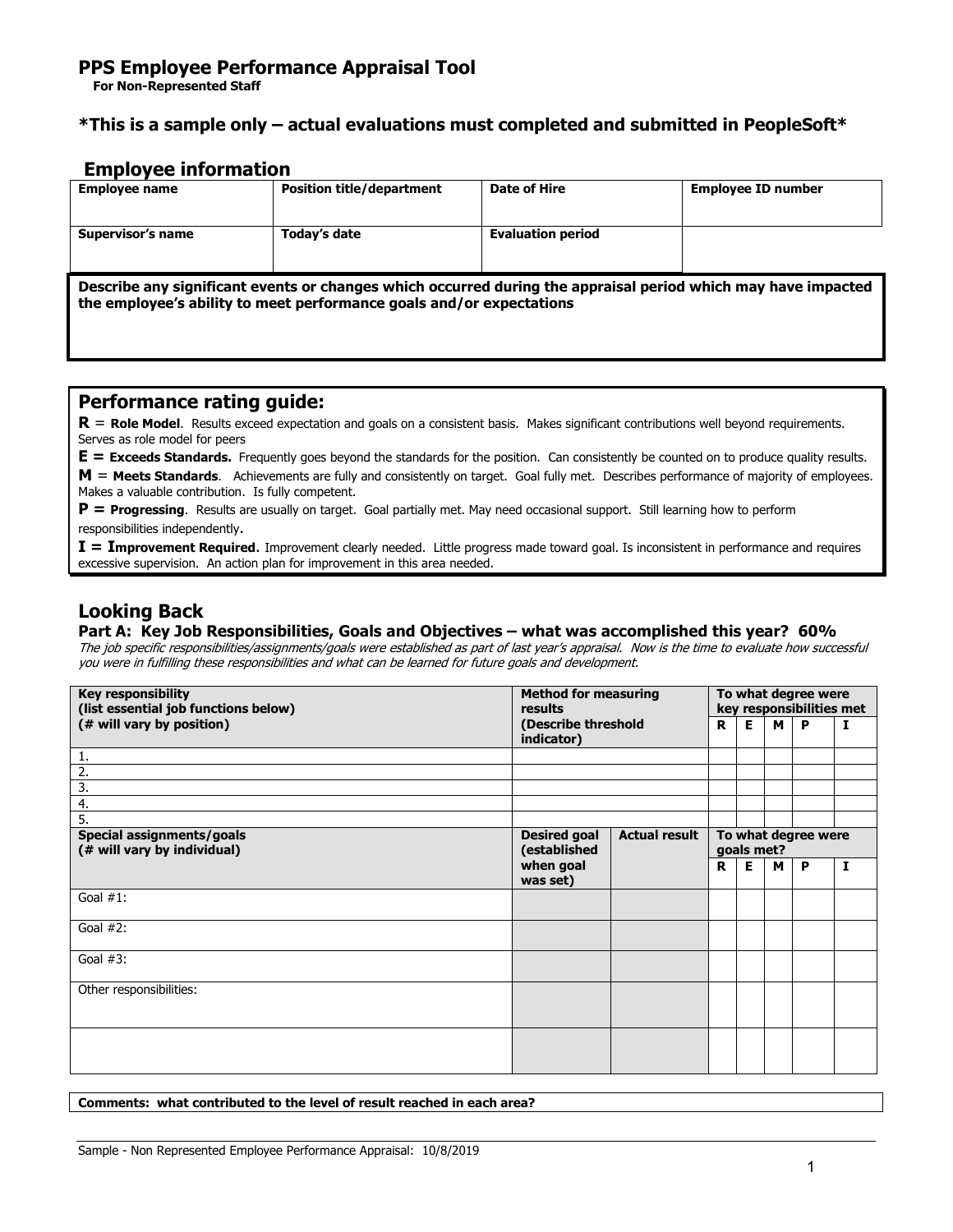### **Overall performance rating for Job Responsibilities, Goals & Objectives during evaluation period:**

Provide an overall rating based on the collective ratings of the goals and responsibilities listed above. Role Model  $\Box$  Exceeds Standards  $\Box$  Meets Standards  $\Box$  Progressing  $\Box$  Improvement Required  $\Box$ 

### **Part B: Core Behavioral Competencies - 40%**

The core competencies are the accountabilities shared by all employees. They are the behavioral skills and abilities integral to the PPS Core Values:

| Integrity: Is consistent, fair and ethical |   | <b>Current Level of</b><br>effectiveness |   |   |  |  |  |  |
|--------------------------------------------|---|------------------------------------------|---|---|--|--|--|--|
|                                            | R | Е                                        | M | P |  |  |  |  |
| <b>Consistency</b>                         |   |                                          |   |   |  |  |  |  |
|                                            |   |                                          |   |   |  |  |  |  |
|                                            |   |                                          |   |   |  |  |  |  |
| <b>Fairness</b>                            |   |                                          |   |   |  |  |  |  |
|                                            |   |                                          |   |   |  |  |  |  |
| <b>Ethical</b>                             |   |                                          |   |   |  |  |  |  |
|                                            |   |                                          |   |   |  |  |  |  |
|                                            |   |                                          |   |   |  |  |  |  |

| <b>Overall Rating for Integrity</b> | <b>Comments on Integrity:</b> |                                                                                                                  |
|-------------------------------------|-------------------------------|------------------------------------------------------------------------------------------------------------------|
|                                     |                               |                                                                                                                  |
|                                     |                               |                                                                                                                  |
|                                     |                               |                                                                                                                  |
|                                     |                               |                                                                                                                  |
|                                     |                               | Role Model $\Box$ Exceeds Standards $\Box$ Meets Standards $\Box$ Progressing $\Box$ Improvement Required $\Box$ |

| <b>Accountability:</b><br>Proactively sees the reality of a situation, assumes personal responsibility to find<br>ways to address issues and reach results. Internally motivated to create positive |  | <b>Current Level of</b><br>effectiveness |   |   |  |  |  |  |
|-----------------------------------------------------------------------------------------------------------------------------------------------------------------------------------------------------|--|------------------------------------------|---|---|--|--|--|--|
|                                                                                                                                                                                                     |  | Е                                        | м | Р |  |  |  |  |
| outcomes.                                                                                                                                                                                           |  |                                          |   |   |  |  |  |  |
| <b>Creating Quality Results</b>                                                                                                                                                                     |  |                                          |   |   |  |  |  |  |
| Assuming responsibility for actions and outcomes                                                                                                                                                    |  |                                          |   |   |  |  |  |  |
| Innovative problem solving and decision making                                                                                                                                                      |  |                                          |   |   |  |  |  |  |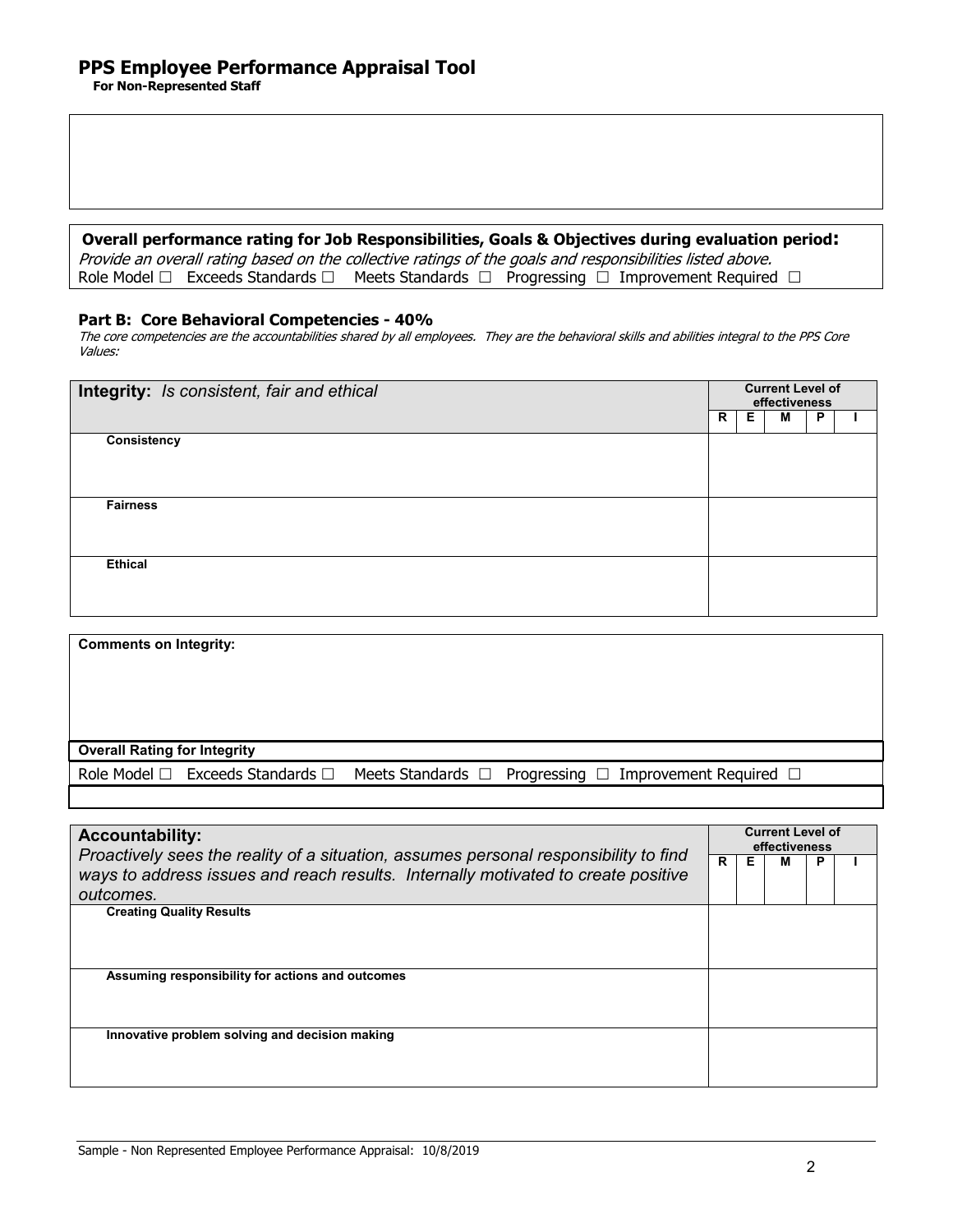| <b>Comments on accountability:</b>                                                                      |                                          |
|---------------------------------------------------------------------------------------------------------|------------------------------------------|
|                                                                                                         |                                          |
| <b>Overall Rating for Accountability</b>                                                                |                                          |
| Role Model □ Exceeds Standards □<br>Meets Standards □<br>Progressing $\Box$ Improvement Required $\Box$ |                                          |
|                                                                                                         |                                          |
|                                                                                                         |                                          |
| <b>Communication Effectiveness:</b>                                                                     | <b>Current Level of</b><br>effectiveness |
| Demonstrates understanding for others' ideas and is able to create understanding                        | $\overline{\mathsf{R}}$<br>Е<br>М<br>P   |
| for own thoughts using written and verbal methods. Uses communication                                   |                                          |
| approach appropriate for the situation. Is able to give and receive constructive                        |                                          |
| feedback.<br><b>Transparency</b>                                                                        |                                          |
|                                                                                                         |                                          |
|                                                                                                         |                                          |
| Written and verbal communication skills                                                                 |                                          |
|                                                                                                         |                                          |
|                                                                                                         |                                          |
| Give and receive constructive feedback                                                                  |                                          |
|                                                                                                         |                                          |
|                                                                                                         |                                          |
| <b>Comments on communication effectiveness:</b>                                                         |                                          |
|                                                                                                         |                                          |
|                                                                                                         |                                          |
|                                                                                                         |                                          |
| <b>Overall Rating for Communication Effectiveness</b>                                                   |                                          |
| Role Model □<br>Exceeds Standards $\Box$<br>Meets Standards $\Box$<br>Progressing $\square$             | Improvement Required $\Box$              |
|                                                                                                         |                                          |
| <b>Collaboration and Teamwork:</b>                                                                      | <b>Current Level of</b>                  |
| Works collaboratively with others to achieve a shared goal. Works with                                  | effectiveness                            |
| colleagues to overcome barriers which may surface. Cooperates, using their                              | R<br>Е<br>M<br>P                         |
| interpersonal skills and providing constructive feedback. Able to address conflict                      |                                          |
| constructively and respectfully.                                                                        |                                          |
| Creates a positive, constructive work environment                                                       |                                          |
|                                                                                                         |                                          |
|                                                                                                         |                                          |
| <b>Partnership oriented</b>                                                                             |                                          |
|                                                                                                         |                                          |
|                                                                                                         |                                          |
| <b>Values Diversity.</b>                                                                                |                                          |
|                                                                                                         |                                          |
|                                                                                                         |                                          |
|                                                                                                         |                                          |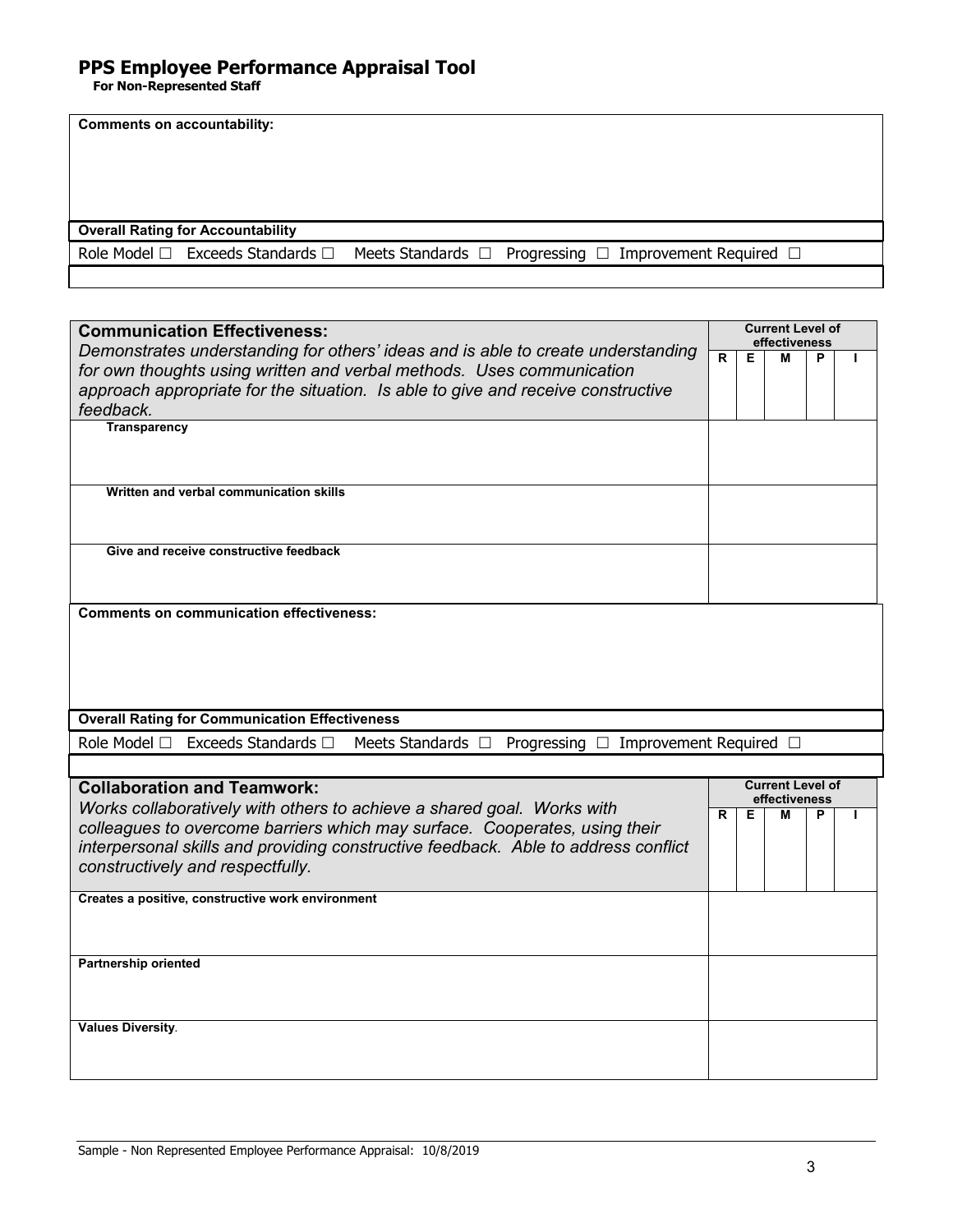| <b>Effective conflict resolution</b>                                                |                                          |
|-------------------------------------------------------------------------------------|------------------------------------------|
|                                                                                     |                                          |
|                                                                                     |                                          |
| <b>Comments on collaboration and teamwork:</b>                                      |                                          |
|                                                                                     |                                          |
|                                                                                     |                                          |
|                                                                                     |                                          |
|                                                                                     |                                          |
|                                                                                     |                                          |
| <b>Overall Rating for Collaboration and Teamwork</b>                                |                                          |
| Exceeds Standards □<br>Role Model □<br>Meets Standards $\Box$<br>Progressing $\Box$ | Improvement Required □                   |
|                                                                                     |                                          |
| <b>Service Orientation</b>                                                          | <b>Current Level of</b><br>effectiveness |
| Focuses on proactively meeting responsibilities in a way that meets the needs of    | $\overline{\mathsf{R}}$<br>Е<br>М<br>P   |
| the internal or external customer of those services. Willingly makes changes to     |                                          |
| <i>improve</i> services                                                             |                                          |
| <b>Customer Service</b>                                                             |                                          |
|                                                                                     |                                          |
|                                                                                     |                                          |
| School and student focused:                                                         |                                          |
|                                                                                     |                                          |
|                                                                                     |                                          |
| Adaptable to changing environment                                                   |                                          |
|                                                                                     |                                          |
|                                                                                     |                                          |
| <b>Comments on service orientation:</b>                                             |                                          |
|                                                                                     |                                          |
|                                                                                     |                                          |
|                                                                                     |                                          |
|                                                                                     |                                          |
| <b>Overall Rating for Service Orientation</b>                                       |                                          |
| Role Model □<br>Exceeds Standards □<br>Meets Standards $\Box$<br>Progressing $\Box$ | Improvement Required [                   |
|                                                                                     |                                          |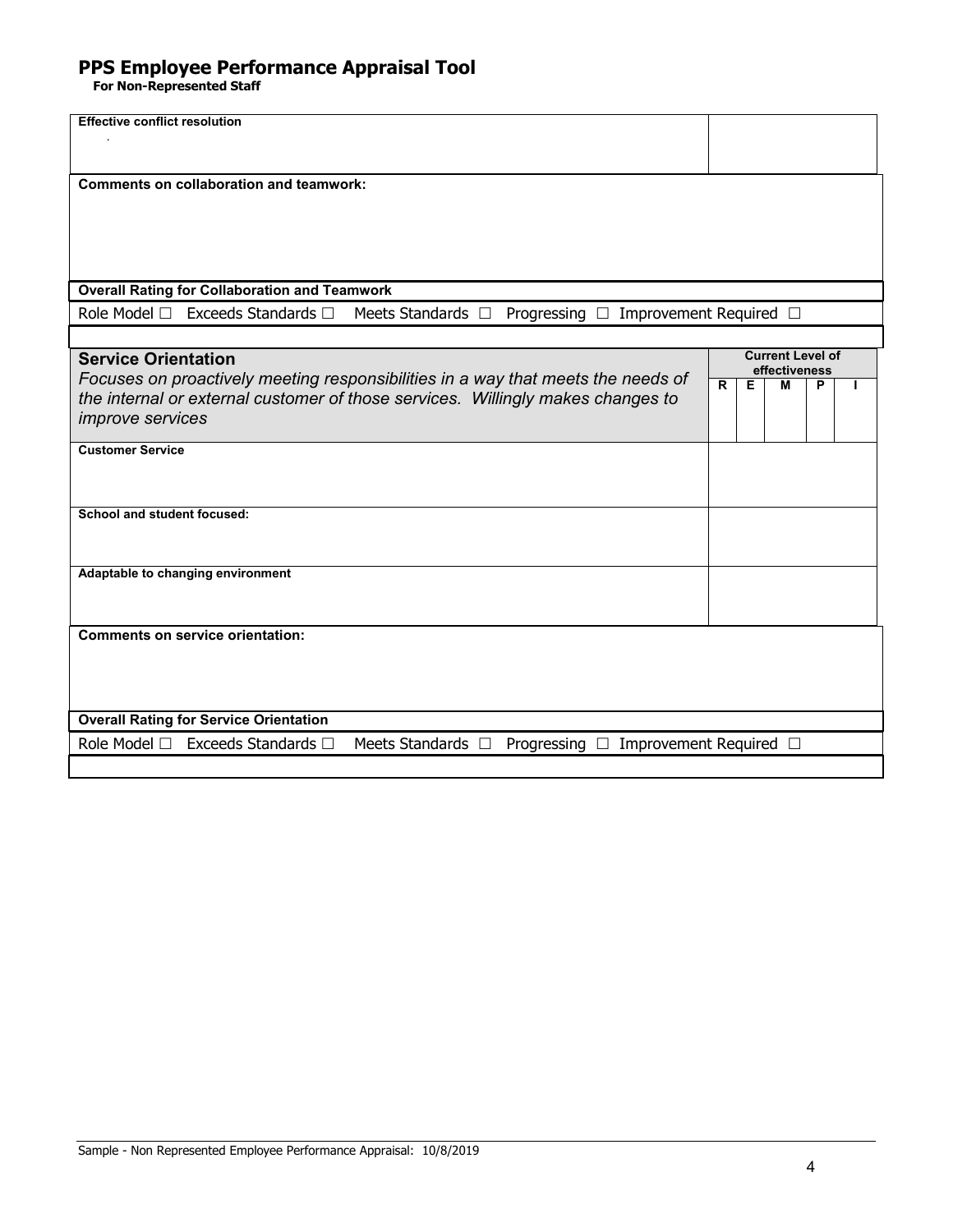| <b>Additional competencies for Managers and Supervisors</b>                                                                                                                                                                                                                                                                                                                      | R. | Е | м | P |  |
|----------------------------------------------------------------------------------------------------------------------------------------------------------------------------------------------------------------------------------------------------------------------------------------------------------------------------------------------------------------------------------|----|---|---|---|--|
| Managing and developing people<br>Examples:<br>Recruits, retains and develops high performing individuals who are aligned with<br>PPS's goals and values.                                                                                                                                                                                                                        |    |   |   |   |  |
| <b>Cross functional leadership</b><br>Examples:<br>Effectively aligns all stakeholders in designing and implementing needed change.                                                                                                                                                                                                                                              |    |   |   |   |  |
| <b>Business Acumen</b><br>Examples:<br>Uses effective tools and methods to manage the operational aspects of area of<br>responsibility.                                                                                                                                                                                                                                          |    |   |   |   |  |
| <b>Political Savvy/External Awareness</b><br>Examples:<br>Understands dynamics of and is able to work effectively in a public organization.                                                                                                                                                                                                                                      |    |   |   |   |  |
| <b>Change Agent</b><br>Examples:<br>Able to turn vision into workable plan. Engages employees in the entire process<br>and develops commitment for sustaining change.                                                                                                                                                                                                            |    |   |   |   |  |
| <b>Evaluation Compliance</b><br>Examples:<br>Completes and delivers performance evaluations to direct reports within established<br>timeline.                                                                                                                                                                                                                                    |    |   |   |   |  |
| <b>Strategic Thinking</b><br>Examples:<br>Formulates effective strategies consistent with the organization's mission and<br>vision. Examples political issues and strategic planning with a long-term<br>perspective. Determines objectives and sets priorities; anticipates potential<br>obstacles or opportunities.                                                            |    |   |   |   |  |
| <b>Leveraging Diversity</b><br>Examples:<br>Recruits, develops, and retains diverse high quality workforce in an equitable<br>manner. Leads and manages an inclusive workplace that maximizes the talents of<br>each person to achieve sound business results. Respects, understands, values and<br>seeks out individual differences to achieve the mission of the organization. |    |   |   |   |  |
| <b>Comments on additional competencies for Managers and Supervisors:</b>                                                                                                                                                                                                                                                                                                         |    |   |   |   |  |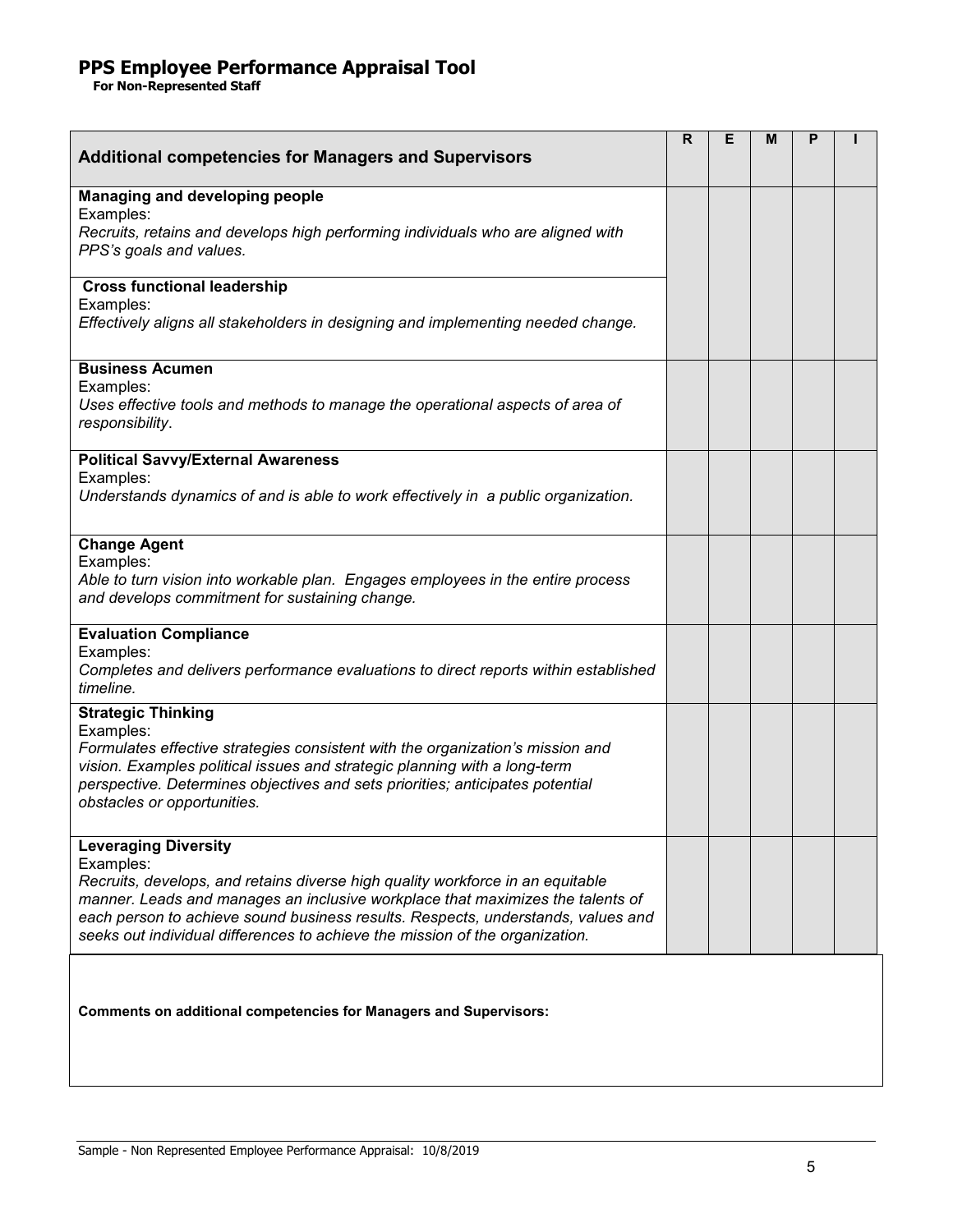## **Summary Rating Page:**

| <b>Performance Rating on Core Behavioral Competencies: 40%</b><br>Based on the ratings on the 5 (or 13 if supervisor or manager) core competencies above, give this employee an overall rating on<br>behavioral competencies: |                                            |  |                                                                                                       |  |  |  |  |
|-------------------------------------------------------------------------------------------------------------------------------------------------------------------------------------------------------------------------------|--------------------------------------------|--|-------------------------------------------------------------------------------------------------------|--|--|--|--|
|                                                                                                                                                                                                                               | Role Model $\Box$ Exceeds Standards $\Box$ |  | Meets Standards $\Box$ Progressing $\Box$ Improvement Required $\Box$                                 |  |  |  |  |
|                                                                                                                                                                                                                               |                                            |  | Performance rating for Job Responsibilities, Goals & Objectives during evaluation period (Part A) 60% |  |  |  |  |
|                                                                                                                                                                                                                               | Role Model $\Box$ Exceeds Standards $\Box$ |  | Meets Standards $\Box$ Progressing $\Box$ Improvement Required $\Box$                                 |  |  |  |  |

## **OVERALL PERFORMANCE RATING:**

Role Model  $\Box$  Exceeds Standards  $\Box$  Meets Standards  $\Box$  Progressing  $\Box$  Improvement Required  $\Box$ 

## **Strengths and areas for development**

Based on the employee's performance during the appraisal period, what are his/her 2-3 greatest strengths?

| .  |  |  |  |
|----|--|--|--|
| 2. |  |  |  |
| 3. |  |  |  |

Based on the employee's performance during the appraisal period, what are his/her 2-3 most important development areas?

| .         |  |  |
|-----------|--|--|
| <u>L.</u> |  |  |
| . ب       |  |  |

## **Signatures**

Note: \*The employee's signature is an acknowledgement of the completed review process and does not necessarily signify agreement with the supervisor's ratings or evaluation comments.

| Employee signature*  | Date: | Supervisor's signature | Date: |
|----------------------|-------|------------------------|-------|
| Additional signature | Date: |                        |       |

## **Employee Comments (optional)**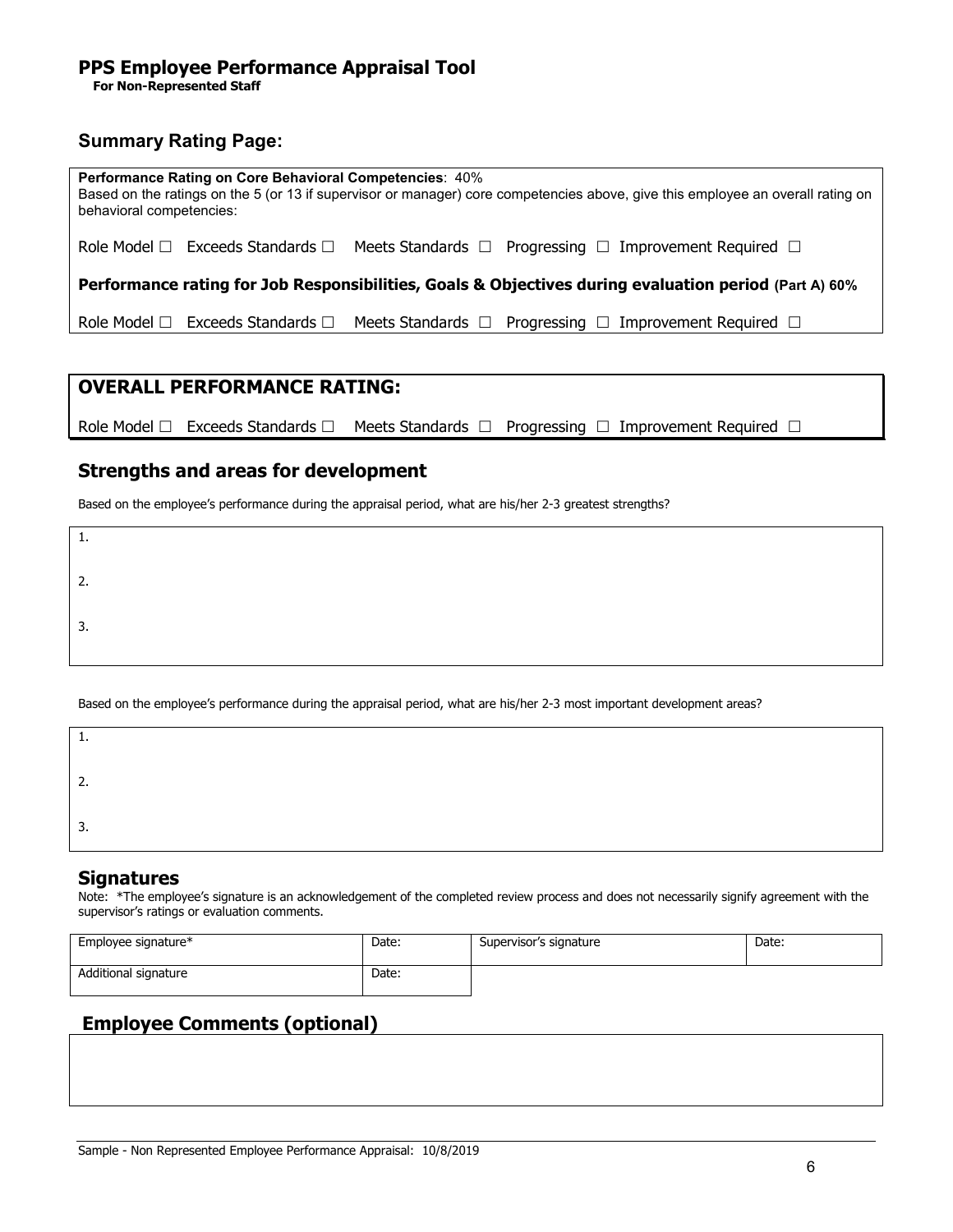## **Portland Public Schools**

## **Looking Forward – Setting Employee Performance Goals and Development Plans**

**The Non-Represented evaluation year runs from July-June. Completed evaluations are due by June 30. Goals and development plans should be completed by September. This tool is for the employee and supervisor. If you have any questions please contact your Human Resources Representative.**

## **PART A: Setting Performance Goals**

## **Performance Goals: What will be accomplished over the next twelve months?**

Each position has key responsibilities for the next evaluation period. Once they have been established, list them here to be sure there is agreement on priorities. You may also want to describe responsibilities in terms of specific projects or goals that have been assigned. Throughout the year, you will check in on the status of the goals and may modify them after discussion.

| Key responsibility/special<br>assignment/goal | Plans to meet goals | How will the results be measured?<br>(describe threshold indicator) |
|-----------------------------------------------|---------------------|---------------------------------------------------------------------|
|                                               |                     |                                                                     |
|                                               |                     |                                                                     |
|                                               |                     |                                                                     |
|                                               |                     |                                                                     |
|                                               |                     |                                                                     |

## **Career goals and aspirations**

Based on the employee's current performance and interests, what possible roles and responsibilities is the employee interested in exploring? (Indicate role and/or responsibilities)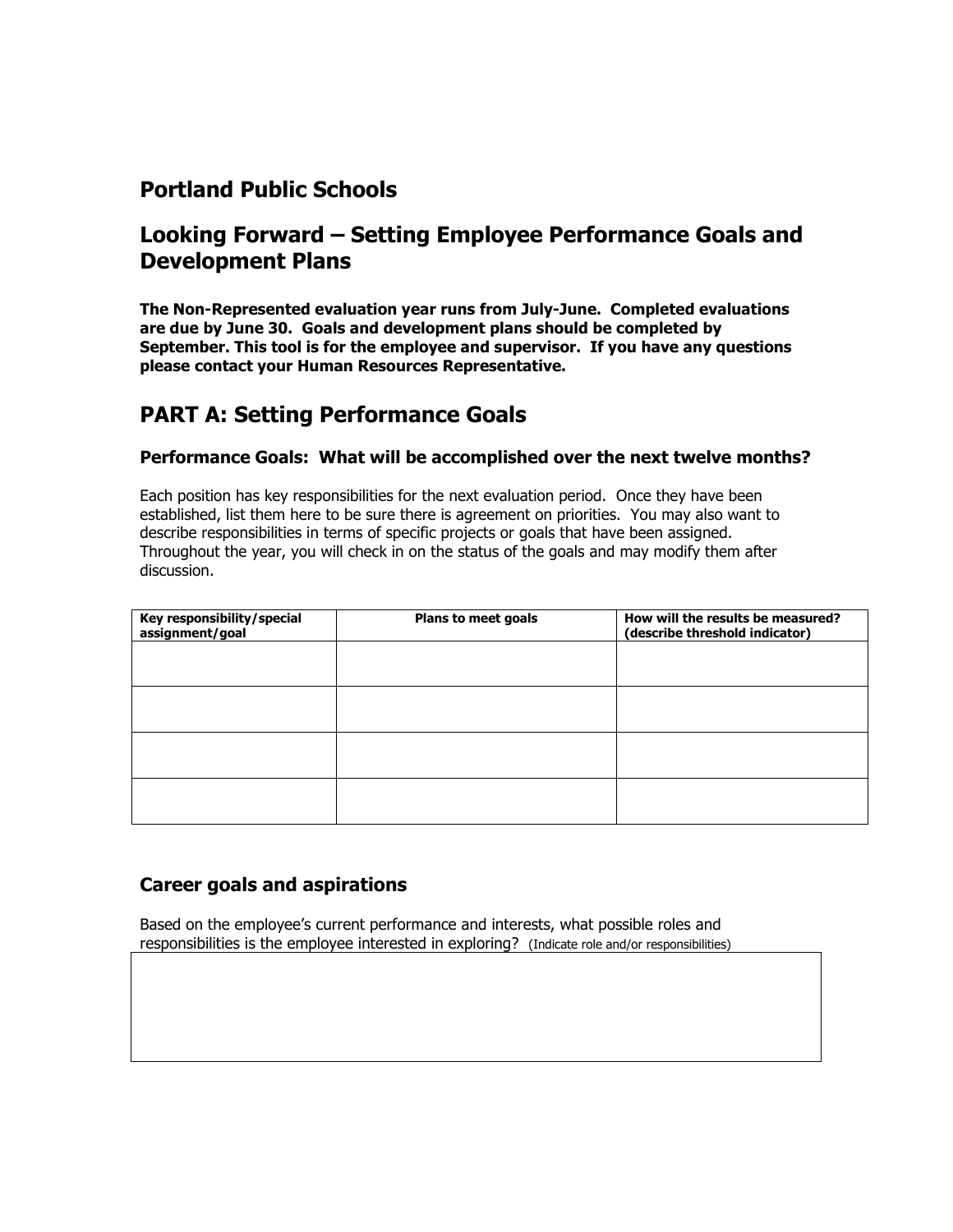## **Part B: Development Plan**

Based on the employee's identified development areas and interests - collaborate on a plan for development which will 1) increase the employee's effectiveness in the current position and/or 2) provide enrichment or preparation for a desired role.

| <b>Developmental Goal</b> | Support required | <b>Method to</b><br>demonstrate skill | Target date for<br>completion |
|---------------------------|------------------|---------------------------------------|-------------------------------|
|                           |                  |                                       |                               |
|                           |                  |                                       |                               |
|                           |                  |                                       |                               |
|                           |                  |                                       |                               |
|                           |                  |                                       |                               |
|                           |                  |                                       |                               |
|                           |                  |                                       |                               |
|                           |                  |                                       |                               |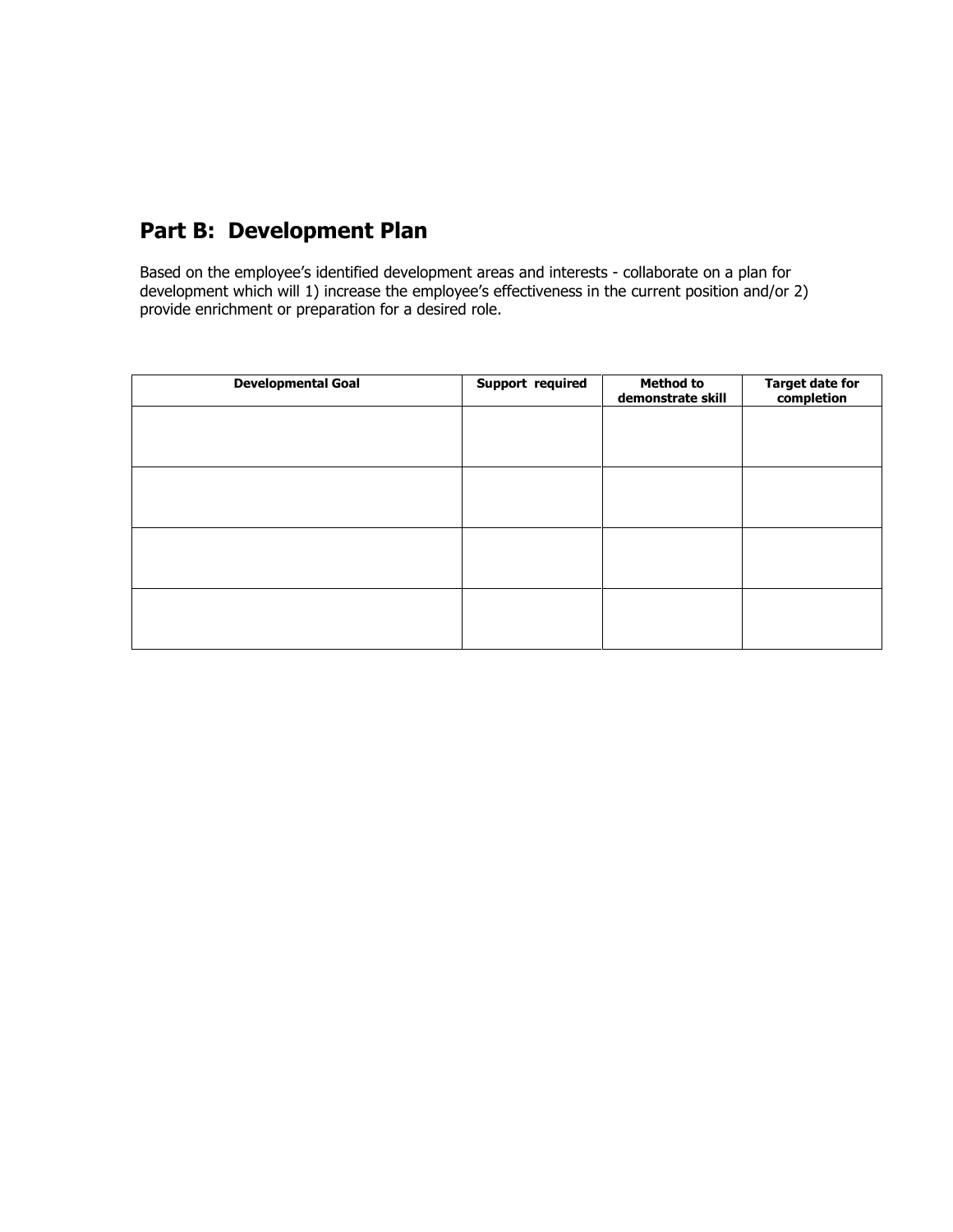## **PPS Core Competencies - Examples**

**Below are examples of what each competency might look like.** 

| 1. Integrity:<br>Is consistent, fair and ethical                                                            |  |  |  |
|-------------------------------------------------------------------------------------------------------------|--|--|--|
|                                                                                                             |  |  |  |
| <b>Consistency &amp; Fairness</b><br><b>Examples:</b>                                                       |  |  |  |
| Demonstrates integrity in making and honoring commitments.                                                  |  |  |  |
| Is unbiased and takes action based on the merits of the situation.                                          |  |  |  |
| Applies standards and expectations consistently, is reliable and predictable.                               |  |  |  |
| <b>Ethical</b>                                                                                              |  |  |  |
| <b>Examples:</b>                                                                                            |  |  |  |
| Behavior models high personal and professional standards.<br>$\bullet$                                      |  |  |  |
| Ensures personal actions are consistent with PPS policies and procedures.<br>$\bullet$                      |  |  |  |
| Appropriately raises issues about improper conduct.<br>$\bullet$                                            |  |  |  |
| Creates an environment where others can raise ethical concerns and openly work to resolve.<br>$\bullet$     |  |  |  |
| Maintains all confidences and uses sensitive information appropriately.                                     |  |  |  |
| Encourages peers and subordinates to be discrete                                                            |  |  |  |
| 2. Accountability:                                                                                          |  |  |  |
| Proactively sees the reality of a situation; assumes personal responsibility to find ways to address        |  |  |  |
| issues and reach results. Internally motivated to create positive outcomes.                                 |  |  |  |
| <b>Creating quality results</b>                                                                             |  |  |  |
| <b>Examples:</b>                                                                                            |  |  |  |
| Holds self and others to high set of expectations.<br>$\bullet$                                             |  |  |  |
| Assumes responsibility for own actions and results.<br>$\bullet$                                            |  |  |  |
| Takes initiative and works independently. Delivers expected outcomes in timely way.<br>$\bullet$            |  |  |  |
| When mistakes occur, focuses on solutions rather than blame.<br>$\bullet$                                   |  |  |  |
| Able to prioritize work demands based on what is essential to overall department and organization           |  |  |  |
| success                                                                                                     |  |  |  |
| Assuming responsibility for actions and outcomes<br><b>Examples:</b>                                        |  |  |  |
| Accountable for actions and outcomes<br>$\bullet$                                                           |  |  |  |
| Takes ownership<br>$\bullet$                                                                                |  |  |  |
| Finds solutions to roadblocks                                                                               |  |  |  |
| Innovative problem solving and decision making                                                              |  |  |  |
| <b>Examples:</b>                                                                                            |  |  |  |
| Able to see the whole system and understand how an individual piece affects the whole.<br>$\bullet$         |  |  |  |
| Employs new insights and creative thinking to develop more effective processes and sustainable<br>$\bullet$ |  |  |  |
| solutions.                                                                                                  |  |  |  |
| Identifies and involves stakeholders in problem solving and decisions.                                      |  |  |  |
| Uses data to analyze and support decision making.                                                           |  |  |  |
| 3. Communication Effectiveness:                                                                             |  |  |  |
| Demonstrates understanding for others' ideas and is able to create understanding for own thoughts           |  |  |  |
| using written and verbal methods. Uses communication approach appropriate for the situation. Is             |  |  |  |
| able to give and receive constructive feedback.                                                             |  |  |  |
|                                                                                                             |  |  |  |
| <b>Transparency</b><br><b>Examples:</b>                                                                     |  |  |  |
| Understands information needs of internal and external groups.<br>$\bullet$                                 |  |  |  |
| Proactively shares appropriate information in light of the organizational and political realities of a      |  |  |  |
| situation.                                                                                                  |  |  |  |
| Creates clear channels for open, two-way communication.                                                     |  |  |  |
| <b>Effective Written and Verbal Communication Skills</b>                                                    |  |  |  |
| <b>Examples:</b>                                                                                            |  |  |  |
| Conveys thoughts and ideas effectively with written and verbal communication.                               |  |  |  |
| Listens to understand.<br>$\bullet$                                                                         |  |  |  |
| Acknowledges and defuses emotion that clouds communication.                                                 |  |  |  |
| Meets regularly with others to promote constructive communication.<br>$\bullet$                             |  |  |  |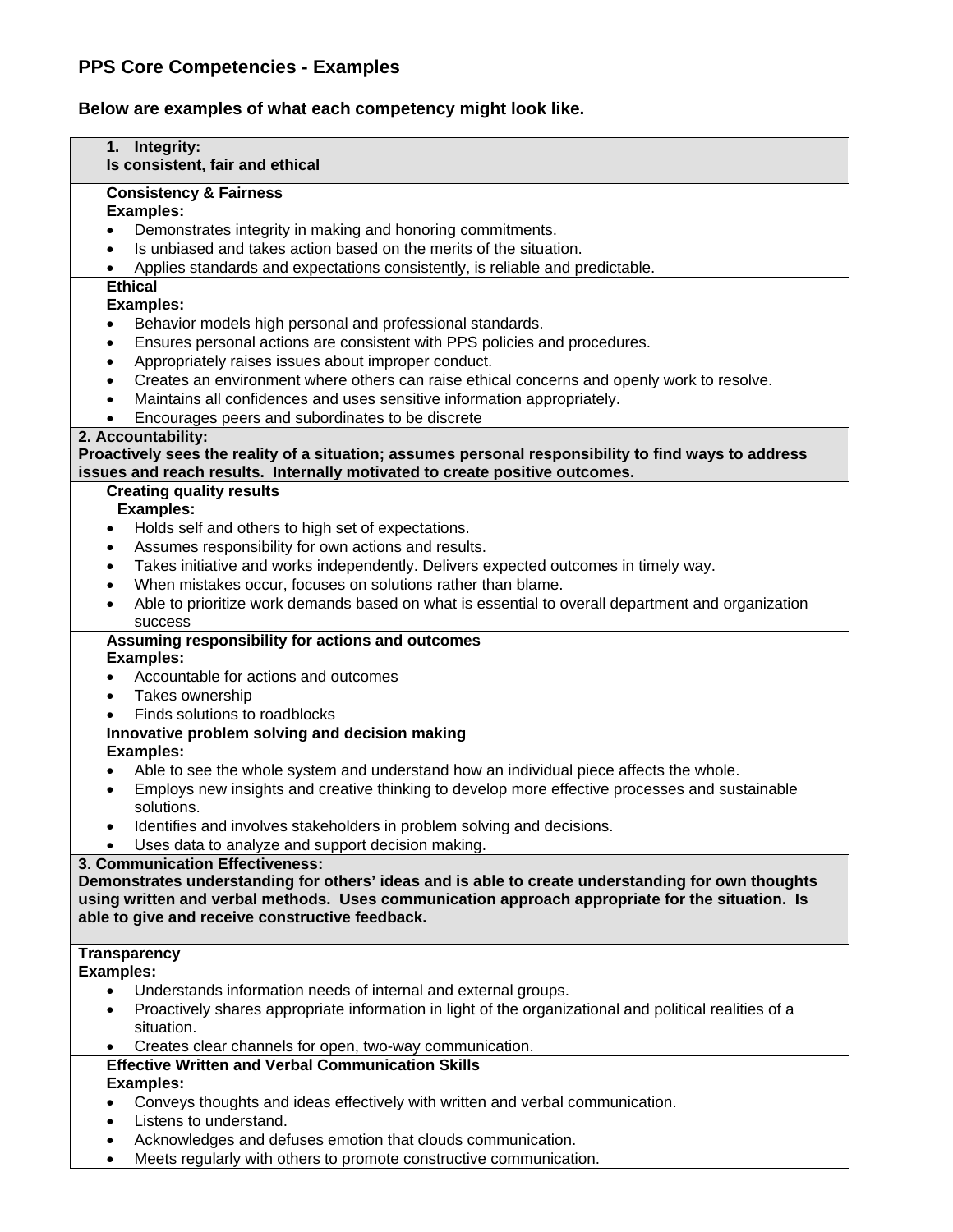#### **Gives and receives feedback Examples:**

- Actively solicits and welcomes feedback from others.
- Gives feedback to others in manner that communicates respect for the individual, desire to improve the situation.
- Uses feedback to inform personal growth and development.
- **4. Collaboration and Teamwork:**

**Works collaboratively with others to achieve a shared goal. Works with colleagues to overcome barriers which may surface. Cooperates, using their interpersonal skills and providing constructive feedback. Able to address conflict constructively and respectfully.**

## **Creates a positive, constructive work environment**

### **Examples:**

- Makes appropriate information and resources available to all team members.
- Identifies needs and volunteers assistance and support to others.
- Shows courtesy, sensitivity and respect for team members.
- Willing to explore different ways to work to make overall process better for everyone.

## **Partnership oriented**

## **Examples:**

- Willingly collaborates with others to accomplish common goals, shows commitment to teamwork.
- Shares skills and knowledge to promote development of others.
- Solicits others' opinions.
- Involves others in creating solutions to complex issues.
- Develops networks and builds alliances to get work done effectively across the organization.

## **Values Diversity**

## **Examples:**

- Open minded, welcomes diverse perspectives.
- Actively supports an inclusive environment.
- Treats all with fairness, dignity and respect.
- Tolerant and unbiased in interactions with others.

## **Effective conflict resolution**

**Examples:** 

- Addresses and resolve differences in a way that increases understanding of the issues
- Raises issues at an early stage.
- Owns their part of the situation and works to craft a solution that meets the needs of all involved.

## **5. Service Orientation:**

### **Focuses on proactively meeting responsibilities in a way that meets the needs of the internal or external customer of those services. Willingly makes changes to improve services**

## **Customer Service**

#### **Examples:**

- Tenacious about finding solutions that will improve the customer's experience.
- Displays a can-do attitude and owns problems from beginning to end.
- Provides timely response, involves those who can most effectively address a situation. Demonstrates a sense of urgency in meeting the needs of others.
- Seeks to understand and anticipate needs.
- Friendly, approachable and courteous to all.

## **School and student focused:**

## **Examples:**

- Continually explores ways to improve the way work is performed, in order to better meet school and student needs.
- Understands how responsibilities and goals contribute to overall PPS mission and vision.
- Maintains a student- and school- centered approach to resolving issues.

## **Adaptable to changing environment**

## **Examples:**

- Demonstrates a high level of flexibility and resiliency.
- Operates effectively in an environment of shifting priorities.
- Maintains focus on bigger picture in the face of ambiguity and day to day changes.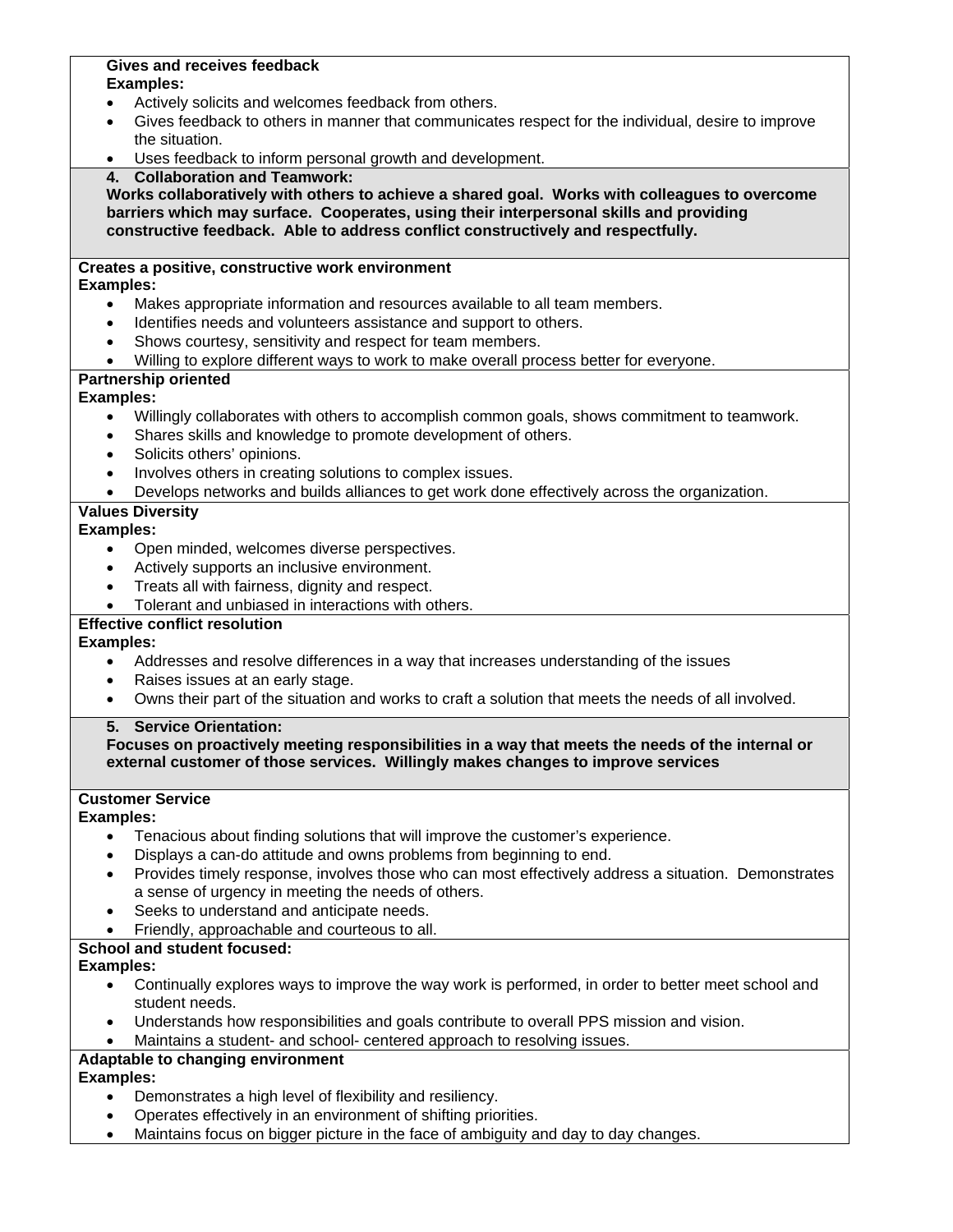| <b>Self Appraisal Worksheet</b>                                                                                                                                                                                                                                                                                                                                                                                                                                |                                                                                                  |                                                                                                                                 |  |  |
|----------------------------------------------------------------------------------------------------------------------------------------------------------------------------------------------------------------------------------------------------------------------------------------------------------------------------------------------------------------------------------------------------------------------------------------------------------------|--------------------------------------------------------------------------------------------------|---------------------------------------------------------------------------------------------------------------------------------|--|--|
| <b>Evaluation Period</b>                                                                                                                                                                                                                                                                                                                                                                                                                                       | Employee's Name:                                                                                 | Department:                                                                                                                     |  |  |
| To:<br>From:                                                                                                                                                                                                                                                                                                                                                                                                                                                   | Part I: Looking Back - Performance Assessment                                                    |                                                                                                                                 |  |  |
|                                                                                                                                                                                                                                                                                                                                                                                                                                                                | Part la: key position responsibilities                                                           |                                                                                                                                 |  |  |
| Consider your essential job functions and how your performed over the last review period:<br>1. What aspects of your responsibilities do you feel most confident in performing?<br>What aspects of your responsibilities did you find challenging?<br>2.<br>3.<br>What ideas do you have about ways to continue strengthening your performance?                                                                                                                |                                                                                                  |                                                                                                                                 |  |  |
| Part Ib: goals and/or special projects                                                                                                                                                                                                                                                                                                                                                                                                                         |                                                                                                  |                                                                                                                                 |  |  |
| Consider the goals and or special projects you worked on over the last review period:<br>1. What results did you achieve?<br>What did you do that contributed to your level of success?<br>2.                                                                                                                                                                                                                                                                  |                                                                                                  |                                                                                                                                 |  |  |
|                                                                                                                                                                                                                                                                                                                                                                                                                                                                | Part Ic: core competencies                                                                       |                                                                                                                                 |  |  |
| Consider the PPS Core competencies: Integrity, Accountability, Communication Effectiveness, Collaboration & Teamwork,<br>Service Orientation (If you supervise others please include your additional competencies as a supervisor):<br>Describe how you applied these competencies to your work and work relationships.<br>1.<br>Which competencies do you feel most effective?<br>2.<br>3.<br>Which competencies would you like to expand your effectiveness? |                                                                                                  |                                                                                                                                 |  |  |
|                                                                                                                                                                                                                                                                                                                                                                                                                                                                | Part II: Future Performance Expectations                                                         |                                                                                                                                 |  |  |
| Based on your achievements over the last review period, what do you feel would be areas to focus on to increase your<br>effectiveness in your core responsibilities and in goals/special projects?                                                                                                                                                                                                                                                             |                                                                                                  |                                                                                                                                 |  |  |
|                                                                                                                                                                                                                                                                                                                                                                                                                                                                | Part III: Future Training & Development                                                          |                                                                                                                                 |  |  |
|                                                                                                                                                                                                                                                                                                                                                                                                                                                                | What training and development opportunities would be helpful to enhance your future performance? |                                                                                                                                 |  |  |
| Part IV: Organizational Support                                                                                                                                                                                                                                                                                                                                                                                                                                |                                                                                                  |                                                                                                                                 |  |  |
| Consider what you want for your career.<br>future career goals?                                                                                                                                                                                                                                                                                                                                                                                                |                                                                                                  | What suggestions do you have as to how your supervisor, co-workers, and/or District can support you in the present job and with |  |  |

Please submit this to your supervisor in advance of your performance review session so it can be part of the conversation.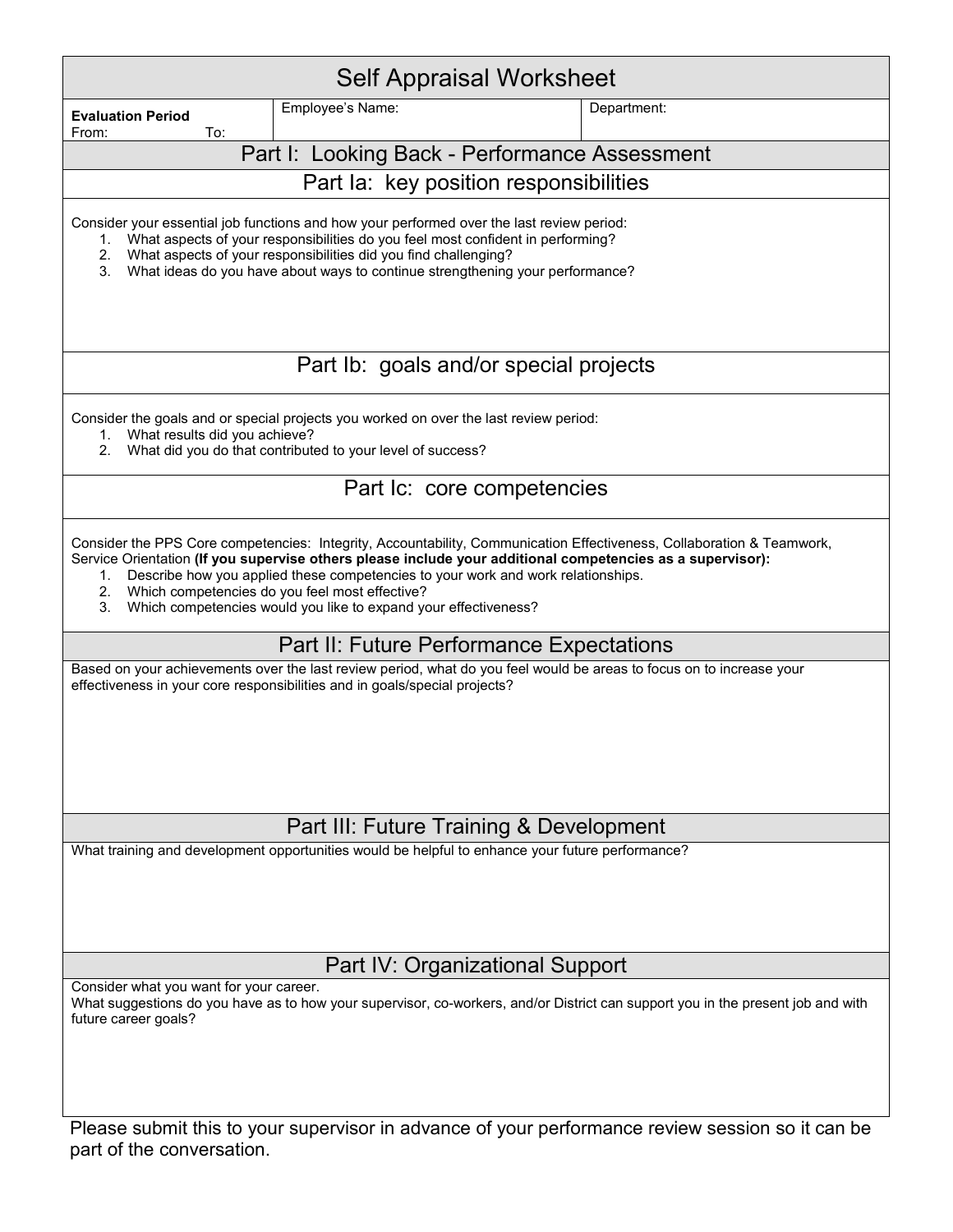

# PORTLAND PUBLIC SCHOOLS

# **Performance Management Non-Represented Employees**

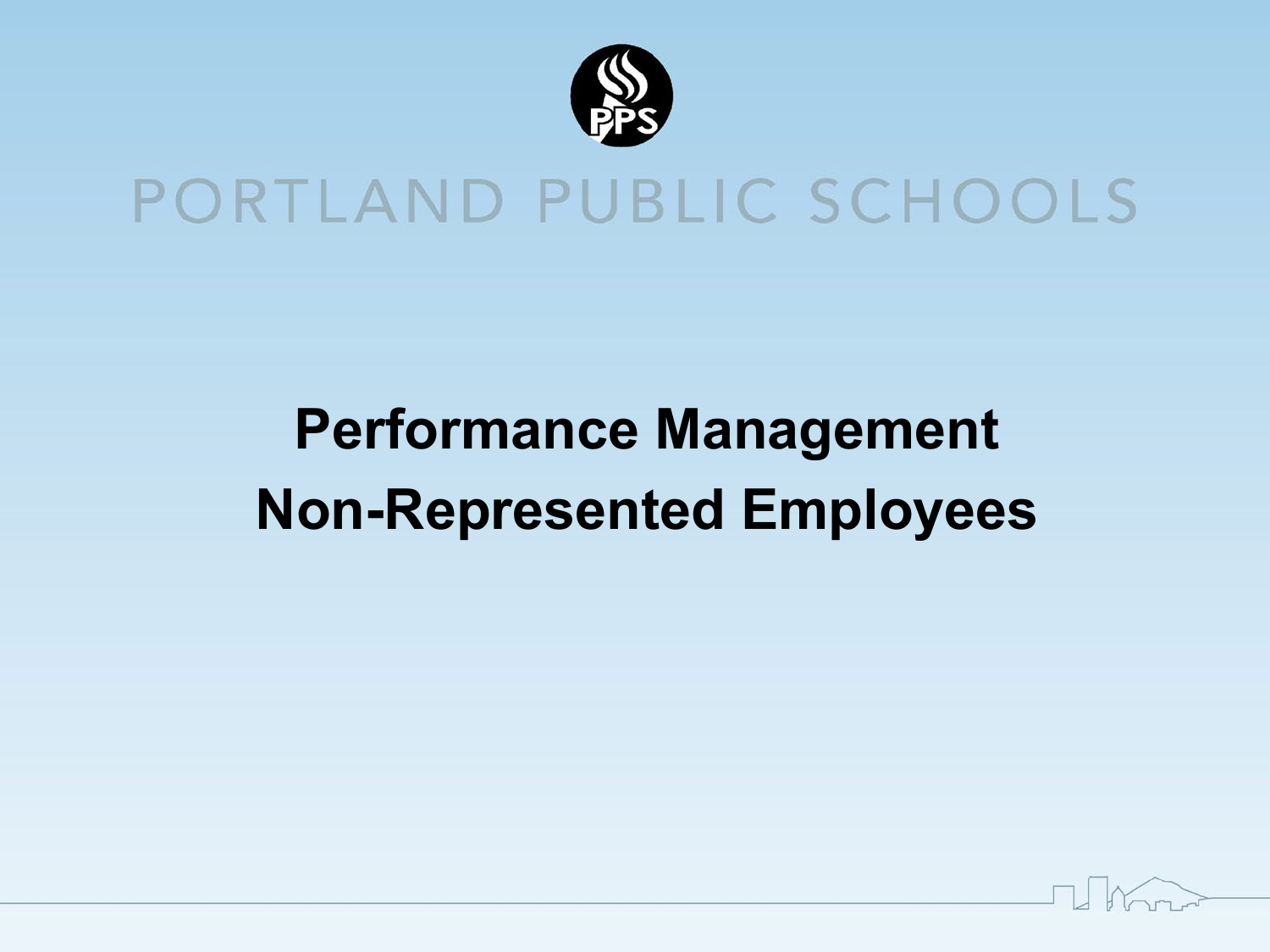

# • Key Dates and Information

- Links and additional information
- System Walkthrough
- Completing a performance review: Do's and Don'ts

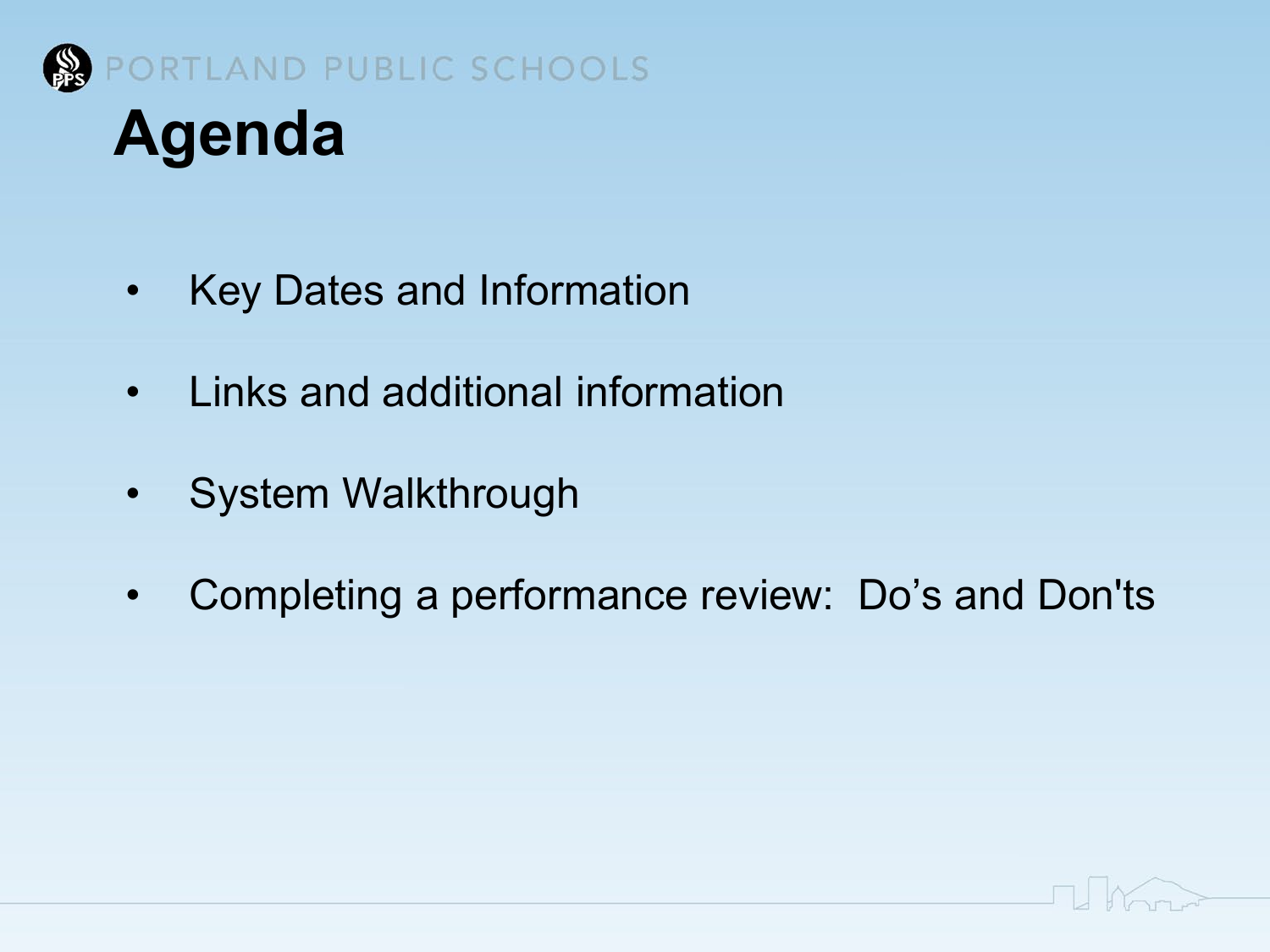

## PORTLAND PUBLIC SCHOOLS

# **Key Dates and Information**

- SIGNED and SUBMITTED performance reviews due to HR by **June 30th**
- Sample Timeline

| <b>Date</b>              | <b>Action</b>                                                  |
|--------------------------|----------------------------------------------------------------|
| Now - May 24th           | Employees complete self-assessments                            |
| Now - May 24th           | Managers gathering information and drafting message            |
| May 25th - June 7th      | Complete reviews in PeopleSoft                                 |
| Jun 7th - June 21st      | Meet with employees to discuss performance review              |
| By June 30 <sup>th</sup> | Submit evaluation in PeopleSoft and send signed hardcopy to HR |

- Non-represented employees, excluding building administrators, require a review
	- Hired on or before December 31, 2018
- Time period: Fiscal Years 2017/2018 & 2018/2019
	- If  $2017/2018$  complete only  $2018/2019$  required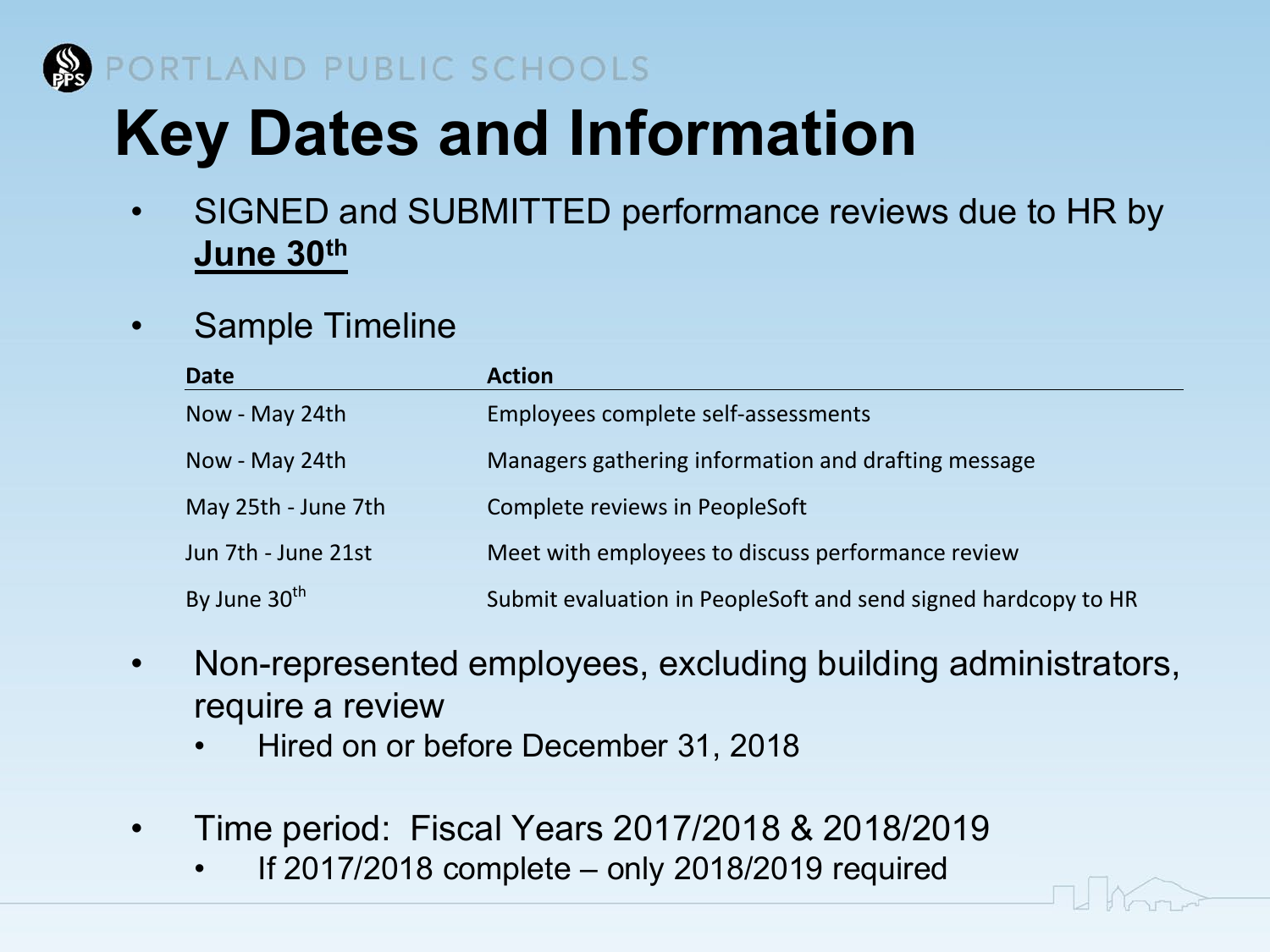

Technical support using PeopleSoft, [hristeam@pps.net.](mailto:hristeam@pps.net)

Process and content, Penny Robertson at [probertson1@pps.net](mailto:probertson1@pps.net).

Web page: Home > Department > Human Resources > Manager Resources > Evaluation Resources

- Self Appraisal Worksheet
- Template Sample
- FAQ
- Core Competencies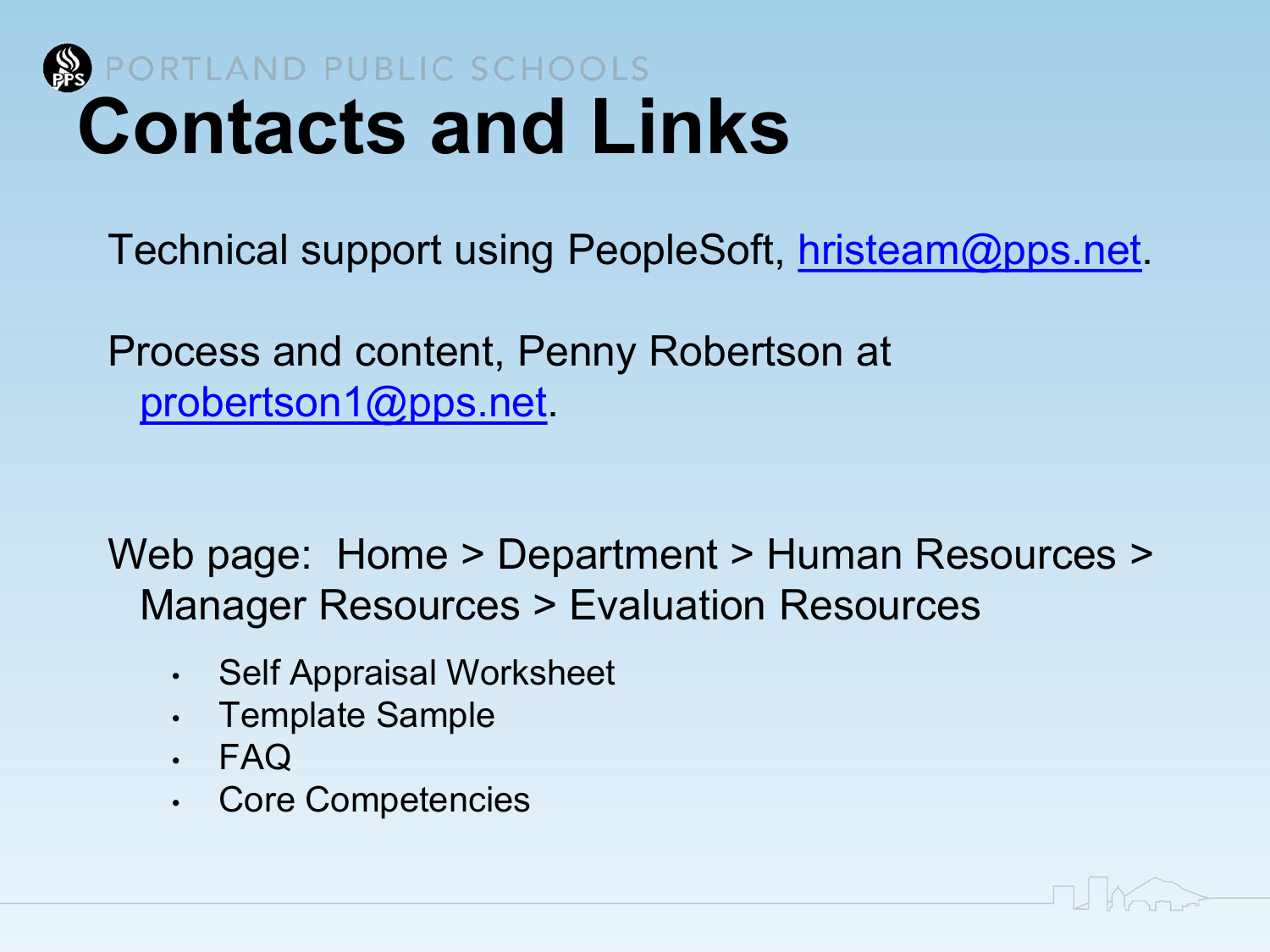

# **PeopleSoft System Training**

**<https://hcmtest.pps.net/psp/HTEST/EMPLOYEE/HRMS/h/?tab=DEFAULT>**

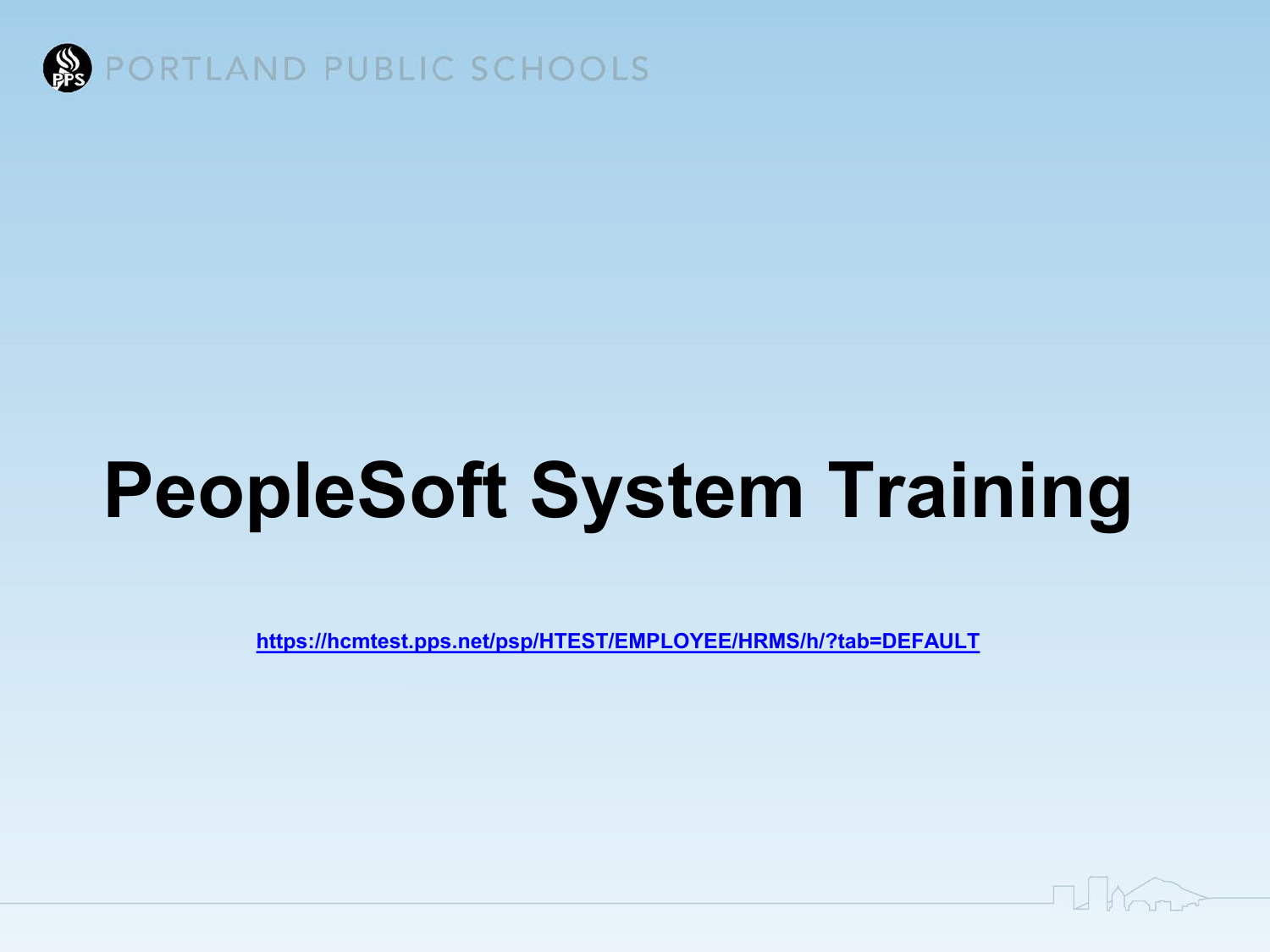

## RTLAND PUBLIC SCHOOLS

# **Do……….**

- Recognize contributions "Job Well Done"
- Remember the review should be a discussion
- Respect the time and select an environment which supports the conversation
	- Your team member (and maybe you) will be nervous enough without environmental stresses or distractions
- Focus on job performance for the entire year
- Be prepared
- Be specific and use concrete examples to support your message